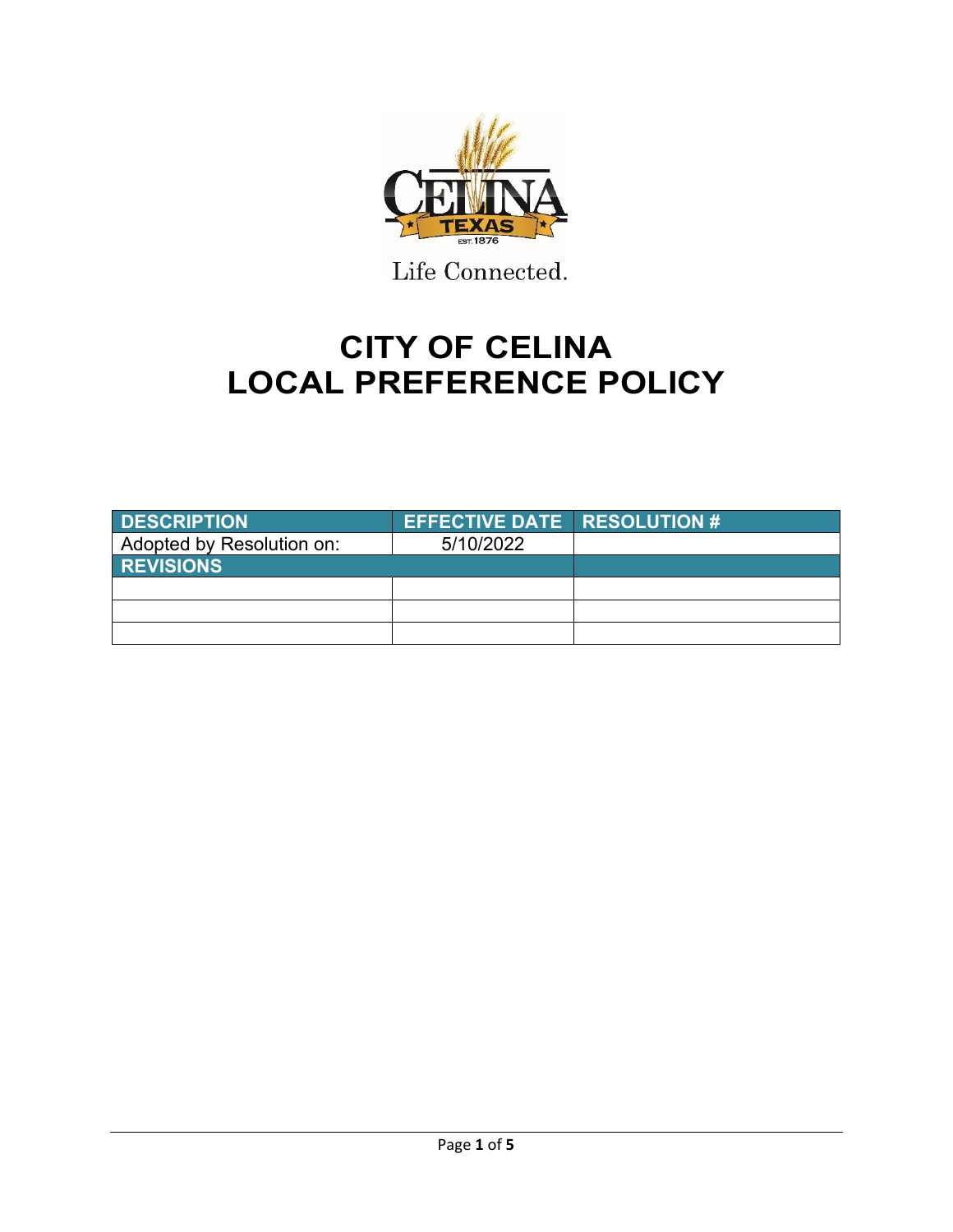# **LOCAL PREFERENCE POLICY**

### **1. PURPOSE**

1.1 The purpose of this policy is to comply with Sections 271.905 and 271.9051 of the Texas Local Government Code allowing for consideration of location of bidder's principal place of business in the award of a competitively bid contract.

### **2. AUTHORIZATION**

- 2.1. Section 271.905 of the Texas Local Government Code authorizes the City of Celina to consider the location of a bidder's principal place of business in awarding a bid for real or personal property. City Council must determine, in writing that the local bidder offers the City the best combination of contract price and additional economic development opportunities for the City created by the contract award. This includes the employment of residents of the City and increases tax revenues to the City.
- 2.2. Section 271.9051 of the Texas Local Government Code authorizes the City of Celina to consider the location of a bidder's principal place of business in awarding a bid for construction under \$100,000. City Council must determine, in writing that the local bidder offers the City the best combination of contract price and additional economic development opportunities for the City created by the contract award. This includes the employment of residents of the City and increases tax revenues to the City.
- 2.3. The chart below summarizes the criteria for the lowest responsible bid.

| <b>LGC 271.905</b>                                                                                    | LGC 271.9051                                                     |  |  |
|-------------------------------------------------------------------------------------------------------|------------------------------------------------------------------|--|--|
| • 3% Differential                                                                                     | • 5% Differential                                                |  |  |
| All other bids, excluding • Construction Bids<br>construction and services, greater<br>than \$500,000 | less<br>than<br>\$100,000<br>All other bids, including services, |  |  |
|                                                                                                       | less than \$500,000                                              |  |  |

- 2.4. City Council may award a competitively bid contract to the lowest responsible bidder, a local bidder or reject all bids.
- 2.5. This policy does not apply to purchases obtained through a request for qualifications (RFQ), request for proposal (RFP), bids involving federal funds, grant funds, or interlocal agreements.

### **3. DEFINITIONS**

- 3.1. **Local Public Official** means a member of the governing body or another officer, whether elected, appointed, paid or unpaid of the City of Celina.
- 3.2. **Lowest Responsible Bid** means price is the single determinant factor when awarding a bid to a responsible bidder.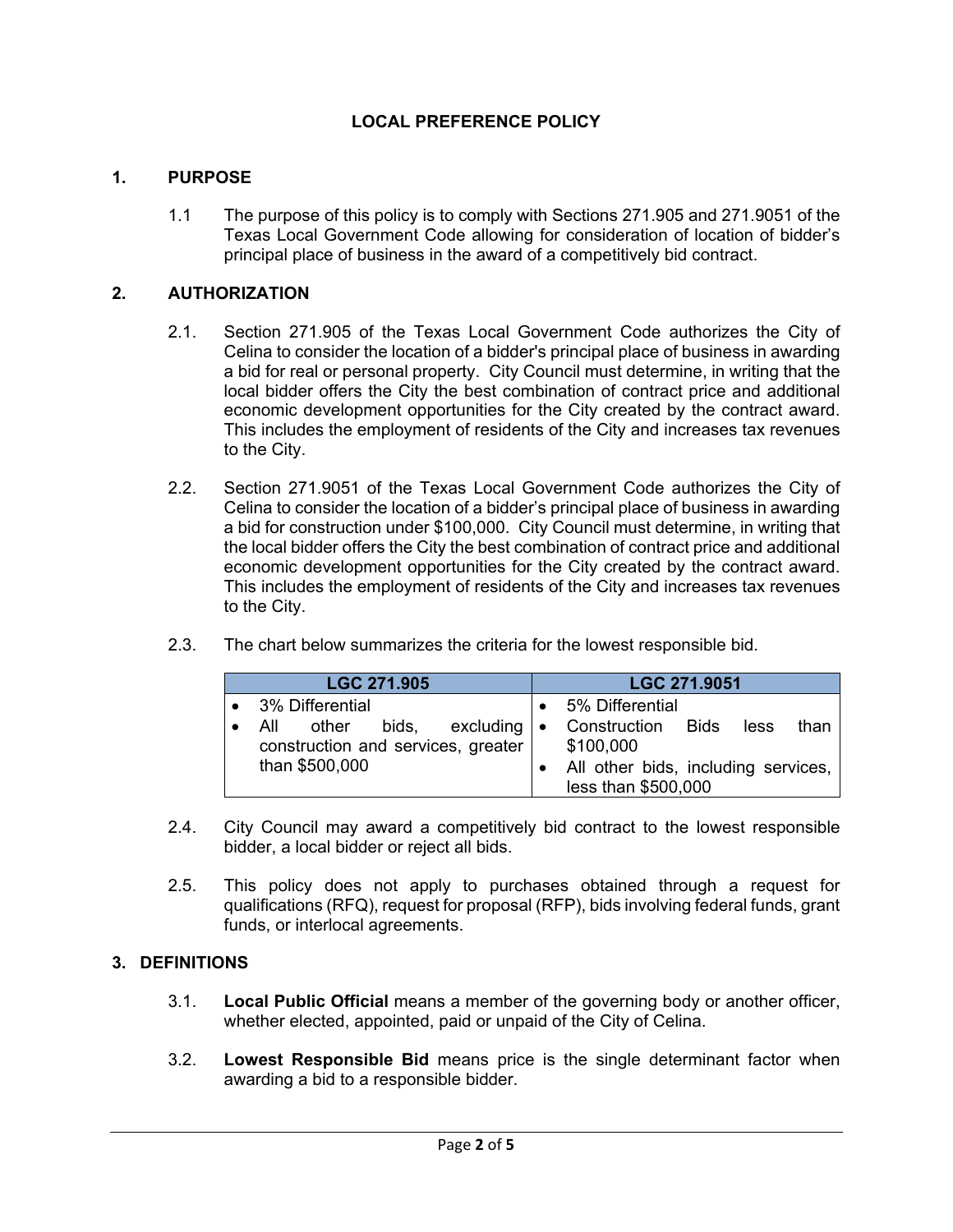- 3.3. **Best Value Bid** means price is only one of a number of determining factors that are weighted for evaluation purposes.
- 3.4. **Real Property** means land, improvement, or an estate or interest in real property, other than a mortgage or deed of trust creating a lien on property or an interest securing payment or performance of an obligation in real property.
- 3.5. **Personal Property** includes appliances, equipment, facilities, and furnishings, or an interest in personal property, whether movable or fixed, considered by the governing body of the governmental agency to be necessary, useful, or appropriate to one or more purposes of the governmental agency. The term includes all materials and labor incidental to the installation of that personal property. The term includes electricity and cloud computing services. The term does not include real property.
- 3.6. **Local Government** means the City of Celina.
- 3.7. **City** means the City of Celina.
- 3.8. **Debt** includes delinquent taxes, fines, fees, and delinquencies arising from written agreements with the City.
- 3.9. **Substantial Interest** as defined by Section 171.002 of the Texas Local Government Code includes:
	- 3.9.1. The person owns 10 percent or more of the voting stock or shares of the business entity or owns either 10 percent or more or \$15,000 or more of the fair market value of the business entity;
	- 3.9.2. Funds received by the person from the business entity exceed 10 percent of the person's gross income for the previous year;
	- 3.9.3. A person has a substantial interest in real property if the interest in equitable or legal ownership with a fair market value of \$2,500 or more; or
	- 3.9.4. A local public official is considered to have substantial interest if a person related to the official in the first degree has substantial interest.

## **4. GENERAL PURPOSE AND INTENT**

- 4.1. The purpose and intent of this Policy is to set forth the parameters under which the City of Celina may consider the location of a bidder's principal place of business in awarding a bid.
- 4.2. All applications will be considered on a case-by-case basis, and the decision to approve or deny consideration shall be at the discretion of the City Council.
- 4.3. Tie Bids If all factors and conditions relating to the bids are equal, then the tie bid will be awarded to the local vendor. If more than one vendor is local or none is local, then a coin toss will be conducted by Purchasing with at least one witness.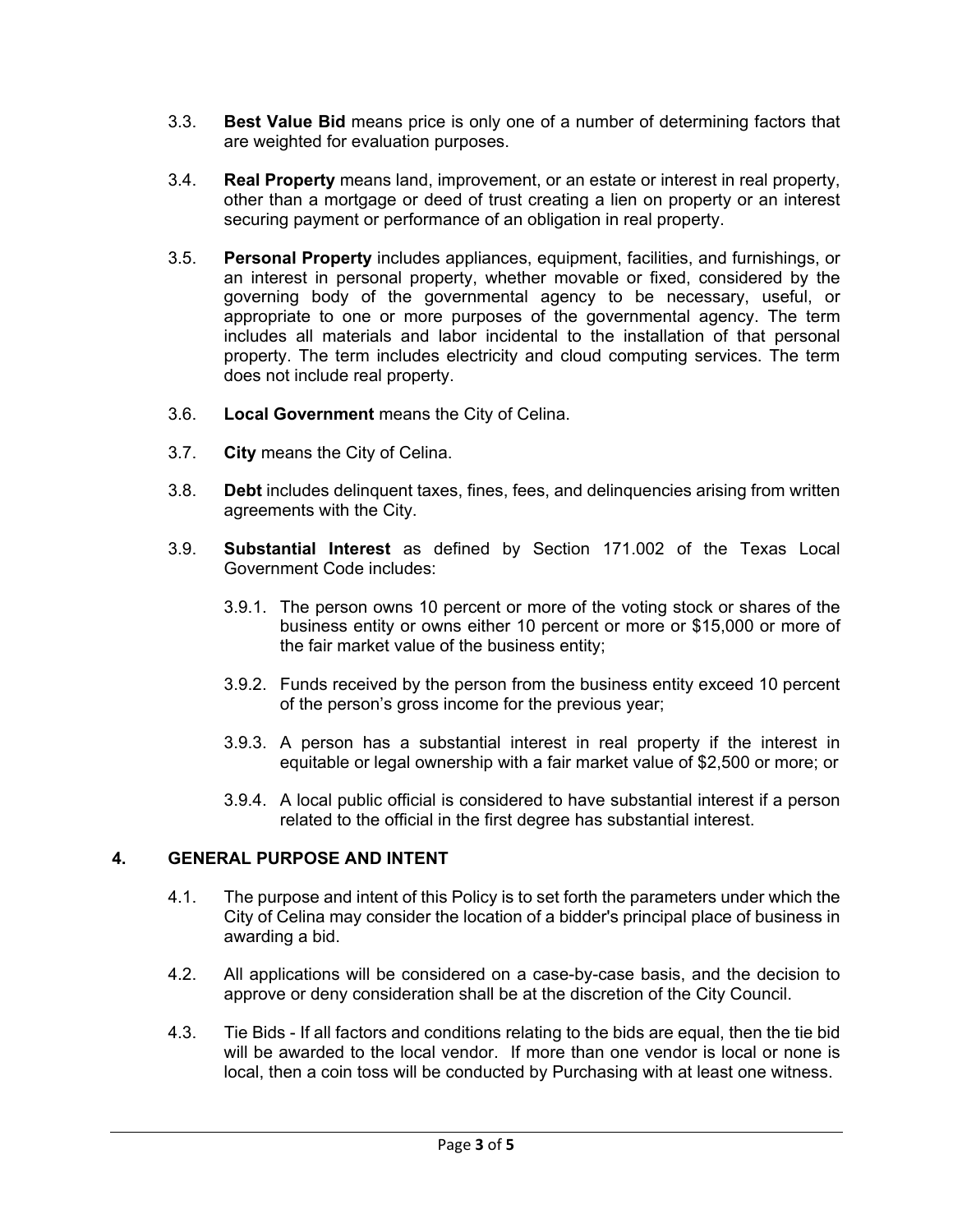### 4.4. **Award**

- 4.4.1. Bidders seeking local preference must meet all specifications and minimum requirements contained in the bid documents.
- 4.4.2. The City of Celina reserves the right to award a contract to the lowest bidder or to award the bidder whose principal place of business is within the Celina city limits.
- 4.4.3. The City Council must determine in writing that the local bidder offers the City the best combination of contract price and additional economic development opportunities for the City created by the contract award, including the employment of residents of the City of Celina and increases tax revenues to the City of Celina.

## **5. CONSIDERATIONS**

- 5.1. The bids must be for any real property or personal property that is not affixed to real property.
- 5.2. The location of the bidder's principal place of business must be in the City Limits, as evidenced by submission of the current and valid Franchise Tax Certificate and the Certificate of Account Status on file with the Texas Secretary of State, or other documents if applicable under the Texas Business Organizations Code.
- 5.3. The local bidders bid price must be within 3% of the lowest and best-qualified bid for competitive bids of goods over \$500,000.
- 5.4. The local bidders bid price must be within 5% of the lowest and best-qualified bid for construction under \$100,000 and bids of goods or services less than \$500,000.
- 5.5. The bidder must include in the bid a written application for the Local Business Preference providing objective information satisfactory to the City Council as to how the award of the bid will lead to additional economic development opportunities for the City created by the contract award, including (1) the employment of City residents, and (2) increases tax revenues to the local government. Such information shall be appropriate to the type of bid, but may include, but not limited to:
	- 5.5.1. Bid amount as percentage of reported local annual sales/revenue;
	- 5.5.2. Economic impact number of employees added within past 12 months;
	- 5.5.3. New job by salary category;
	- 5.5.4. Local annual property taxes paid.
- 5.6. The bidder must not be tax-delinquent as to federal, state, or local taxes.
- 5.7. The bidder may not subcontract the award, or any part of the award.
- 5.8. The bidder must not be indebted to the City.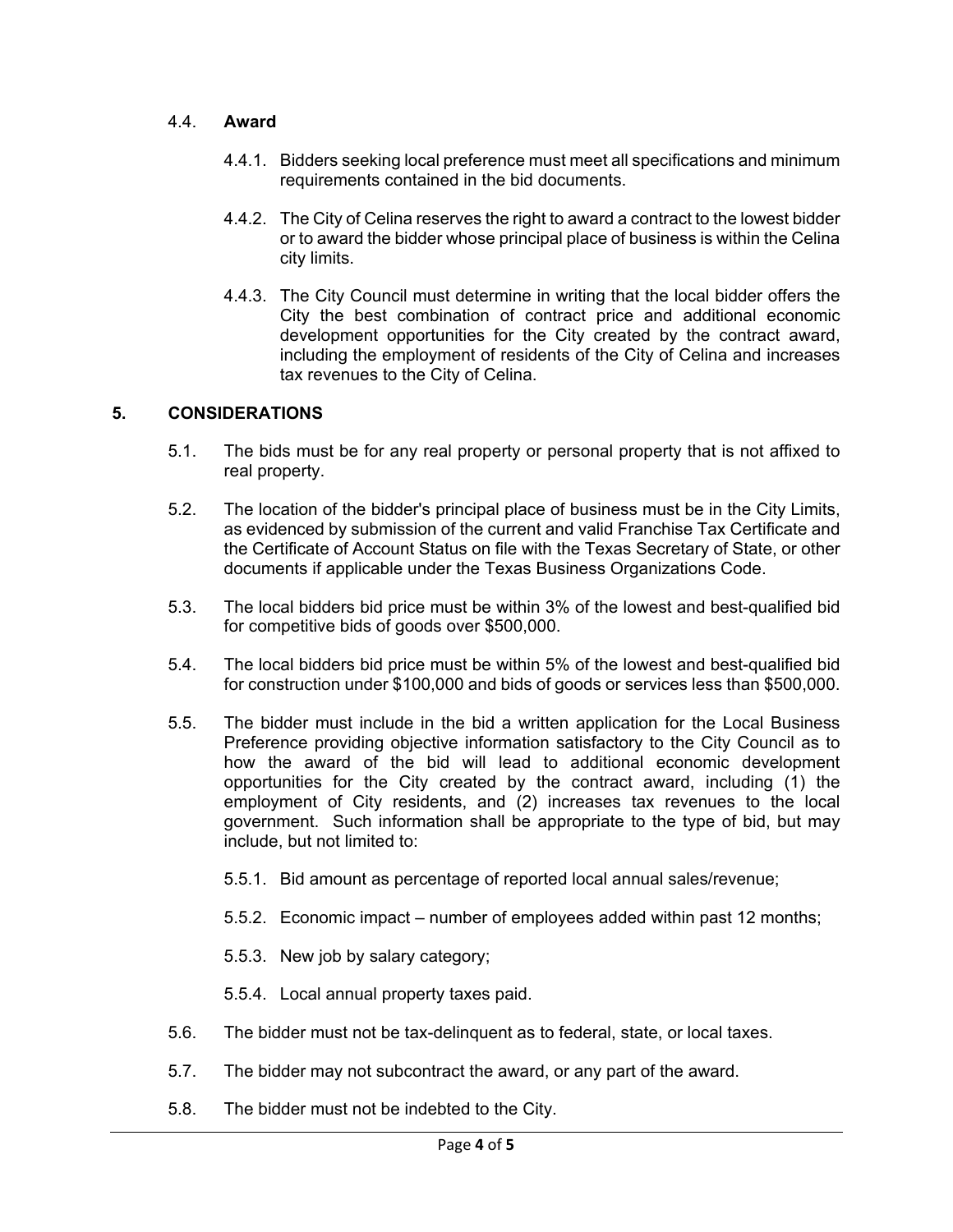5.9. Rules relating to Texas Local Government Code 171.004 regarding substantial interest shall be followed by any local public official and in accordance with the Purchasing Policy.

# 6. **APPLICATION**

- 6.1. Written Application: A bidder may request consideration for Local Business preference by submitting the required information as part of the bid.
- 6.2. There are no fees to submit the application.
- 6.3. Content of Application: The application must include objective, verifiable information from the bidder as to how the local bidder offers the City the best combination of contract price and additional economic development opportunities for the City created by the contract award, including the employment of City residents and increased tax revenues to the City. The application form may require such financial and other information as the City deems appropriate for evaluating the financial capacity and other relevant factors of the applicant.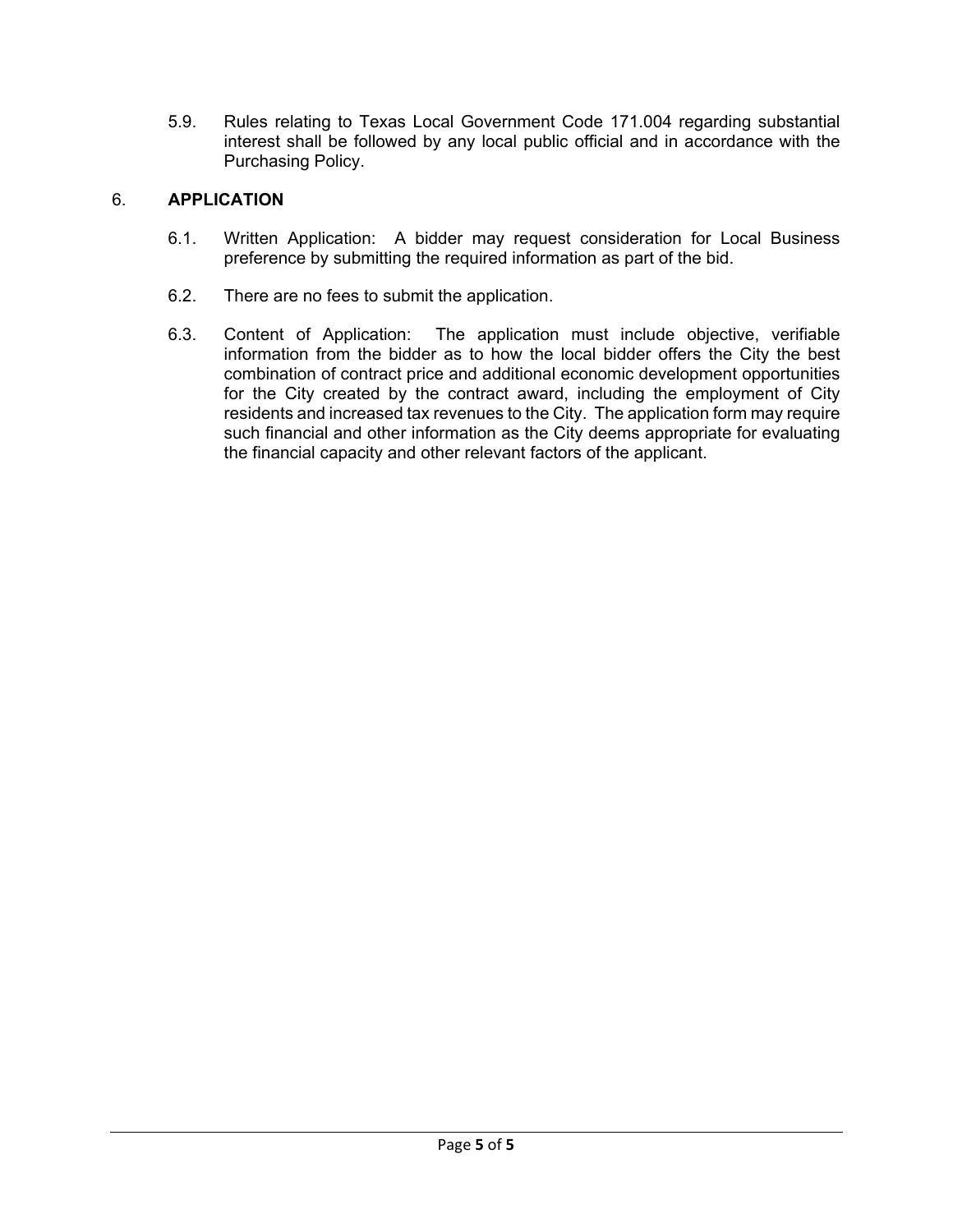

# **CITY OF CELINA**

# **LOCAL PREFERENCE APPLICATION**

This application for local preference consideration does not mean that the City of Celina is limiting responses to the competitive bid process to only businesses located within the City limits. All bids are welcome and encouraged.

Bidders who wish to request a local preference must have their principal place of business located within the City limits.

Bidders must:

- 1. Meet the minimum requirements of the bid;
- 2. Provide a Tax Certificate from the tax authority for your location (either Collin or Denton County Tax Assessor) showing the current status of taxes, penalties, interest, and any known costs due on a property; and
- 3. Submit the completed application.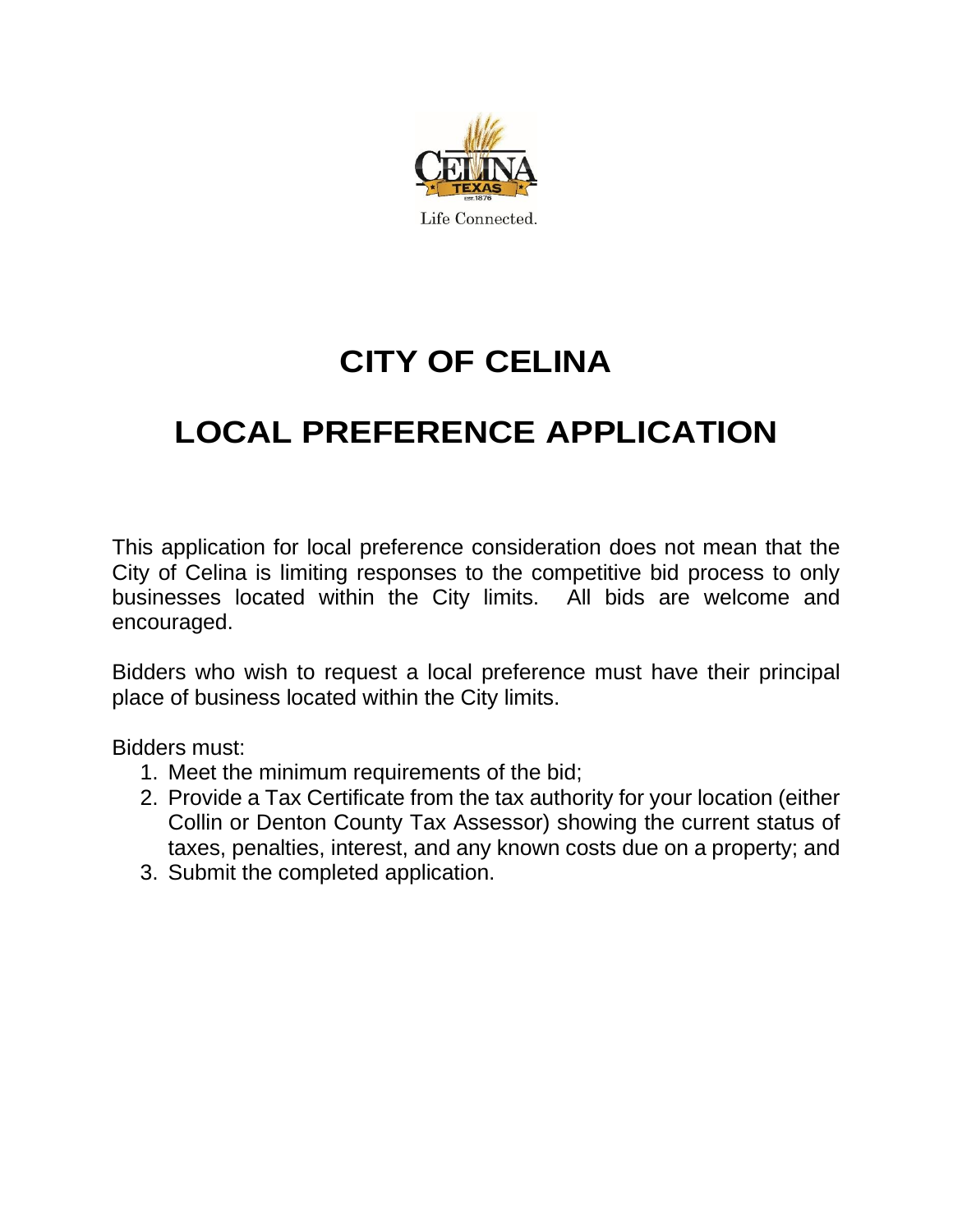# **CITY OF CELINA LOCAL BUSINESS PREFERENCE**

# **APPLICATION**

|                                                                                                                                                                                    | <b>Solicitation #</b>                      |                                                                                                              |                                                     |                                                                                                                                                            |  |
|------------------------------------------------------------------------------------------------------------------------------------------------------------------------------------|--------------------------------------------|--------------------------------------------------------------------------------------------------------------|-----------------------------------------------------|------------------------------------------------------------------------------------------------------------------------------------------------------------|--|
|                                                                                                                                                                                    | <b>Solicitation Name</b>                   |                                                                                                              |                                                     |                                                                                                                                                            |  |
|                                                                                                                                                                                    | <b>Applicant Name</b>                      |                                                                                                              |                                                     |                                                                                                                                                            |  |
|                                                                                                                                                                                    | <b>Business Name</b>                       |                                                                                                              |                                                     |                                                                                                                                                            |  |
| <b>DBA Name</b><br><b>Business Type:</b>                                                                                                                                           |                                            | □ Sole Proprietor □ Partnership □ Corporation                                                                |                                                     |                                                                                                                                                            |  |
|                                                                                                                                                                                    |                                            |                                                                                                              |                                                     |                                                                                                                                                            |  |
|                                                                                                                                                                                    | <b>QUALIFICATIONS</b>                      |                                                                                                              |                                                     |                                                                                                                                                            |  |
| А.                                                                                                                                                                                 | Where is your principal place of business? |                                                                                                              |                                                     |                                                                                                                                                            |  |
| Principal place of business is defined as any business, which owns or leases a commercial<br>building within the City limits and uses the building for actual business operations. |                                            |                                                                                                              |                                                     |                                                                                                                                                            |  |
| В.                                                                                                                                                                                 | above?                                     | Yes                                                                                                          | <b>No</b>                                           | Are you delinquent in paying federal, state, or local taxes for the business listed                                                                        |  |
| C.<br>Are you registered to do business with the Texas Secretary of State?                                                                                                         |                                            |                                                                                                              |                                                     |                                                                                                                                                            |  |
|                                                                                                                                                                                    |                                            | Yes                                                                                                          | <b>No</b>                                           |                                                                                                                                                            |  |
|                                                                                                                                                                                    | of State.                                  | 1. Attach a copy of your current Franchise Tax Certificate on file with the Texas Secretary                  |                                                     |                                                                                                                                                            |  |
|                                                                                                                                                                                    |                                            | 2. Attach a copy of your current Certificate of Account status on file with the Texas<br>Secretary of State. |                                                     |                                                                                                                                                            |  |
|                                                                                                                                                                                    |                                            |                                                                                                              | Organizations Code for your typeof business entity. | 3. If the above documents do not apply, explain why and provide the equivalent<br>documents required by the Texas Secretary of State and/or Texas Business |  |
| D.                                                                                                                                                                                 |                                            | <b>Economic Development Opportunities.</b>                                                                   |                                                     |                                                                                                                                                            |  |
|                                                                                                                                                                                    | City?                                      |                                                                                                              |                                                     | 1. How will the bid award lead to additional economic development opportunities for the                                                                    |  |

**2.** Total number of current employees who are residents of the City of Celina?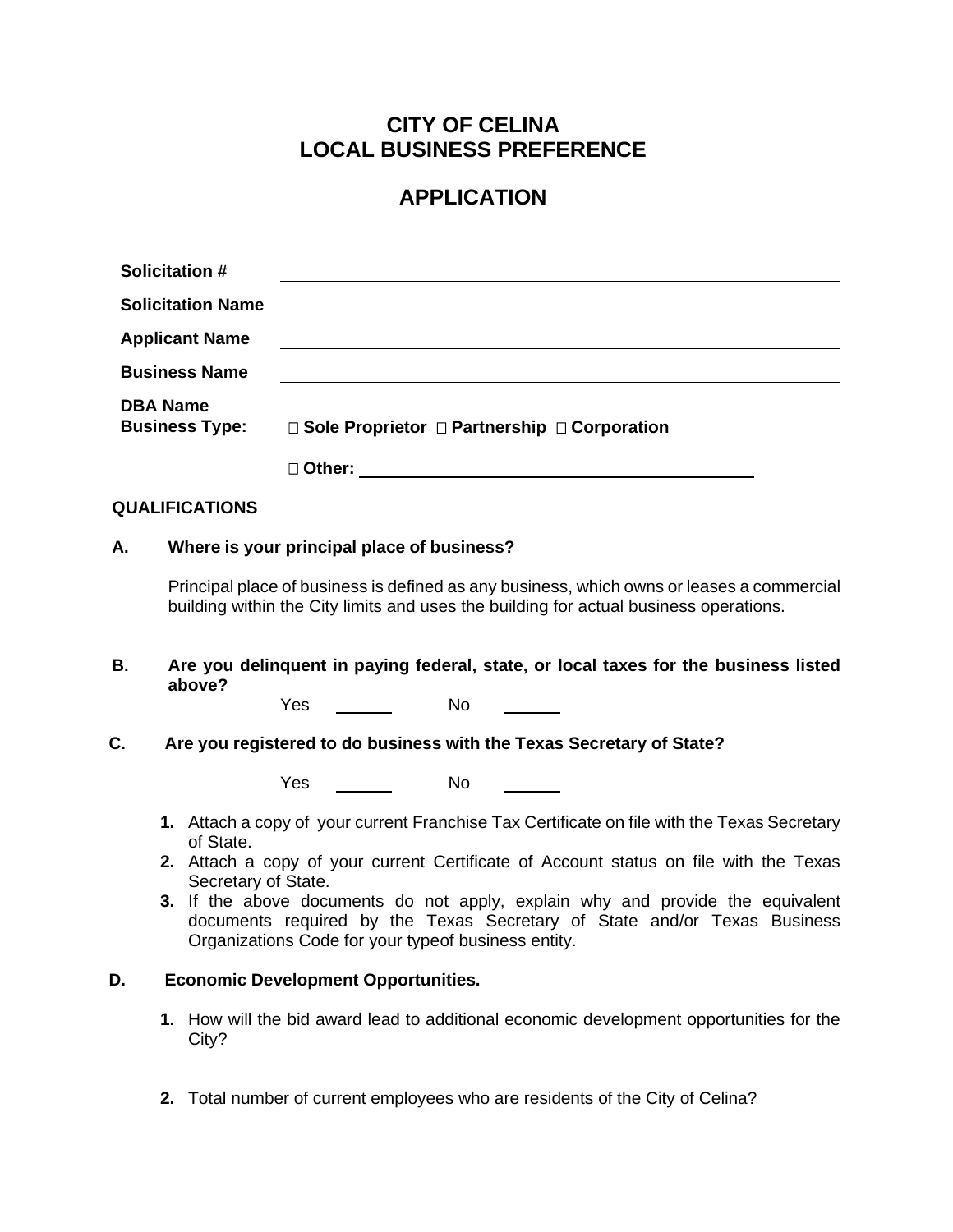- **3.** Will award of this contract result in the employment and retention of residents of the City of Celina?
- **4.** Will award of this contract result in increased tax revenue to the City?
- **5.** If yes, what type of taxes?
	- a. Property
	- b. Sales Taxes
	- c. Hotel Occupancy Taxes
- **6.** Other economic development benefits deemed pertinent by applicant. This information includes but is not limited to:
	- a. Bid amount as percentage of reported local annual sales/revenue, or total commodity sales.
	- b. Economic impact- number of employees added within past 12 months.
	- c. New jobs by salary category.
	- d. Local annual property taxes paid.

#### **E. No Subcontracting of Award.**

The bidder may not subcontract the award, or any part of the award. Doing so will be grounds for termination of the contract and penalties**.**

Agree Yes No

### **F. Contributions to members of City Council.**

All political contributions by the bidder to members of City Council for the previous 12 months by the bidder must be disclosed. This includes owners, principals or officers of the bidder that is a corporation or other legal entity. Complete the attached Affidavit.

### **G. Agreement to "Buy Local."**

If you are awarded the bid, you agree to give preference and priority to City manufacturers, suppliers, contractors and labor, except where not reasonably possible to do so without added expense, substantial inconvenience, or sacrifice in operating efficiency.

#### **H. Confidentiality**

Information that is provided to the City in connection with an application or request for Local Business Preference shall be kept confidential and not be subjected to public disclosure except as required by law, the Texas Attorney General, or by an order of a court. Written information shall be released pursuant to a request under the Public Information Act, Chapter 552 of the Texas Government Code, as amended, by the officer for public information or his or her designee in accordance with the standards established under that act for confidentiality and closed records.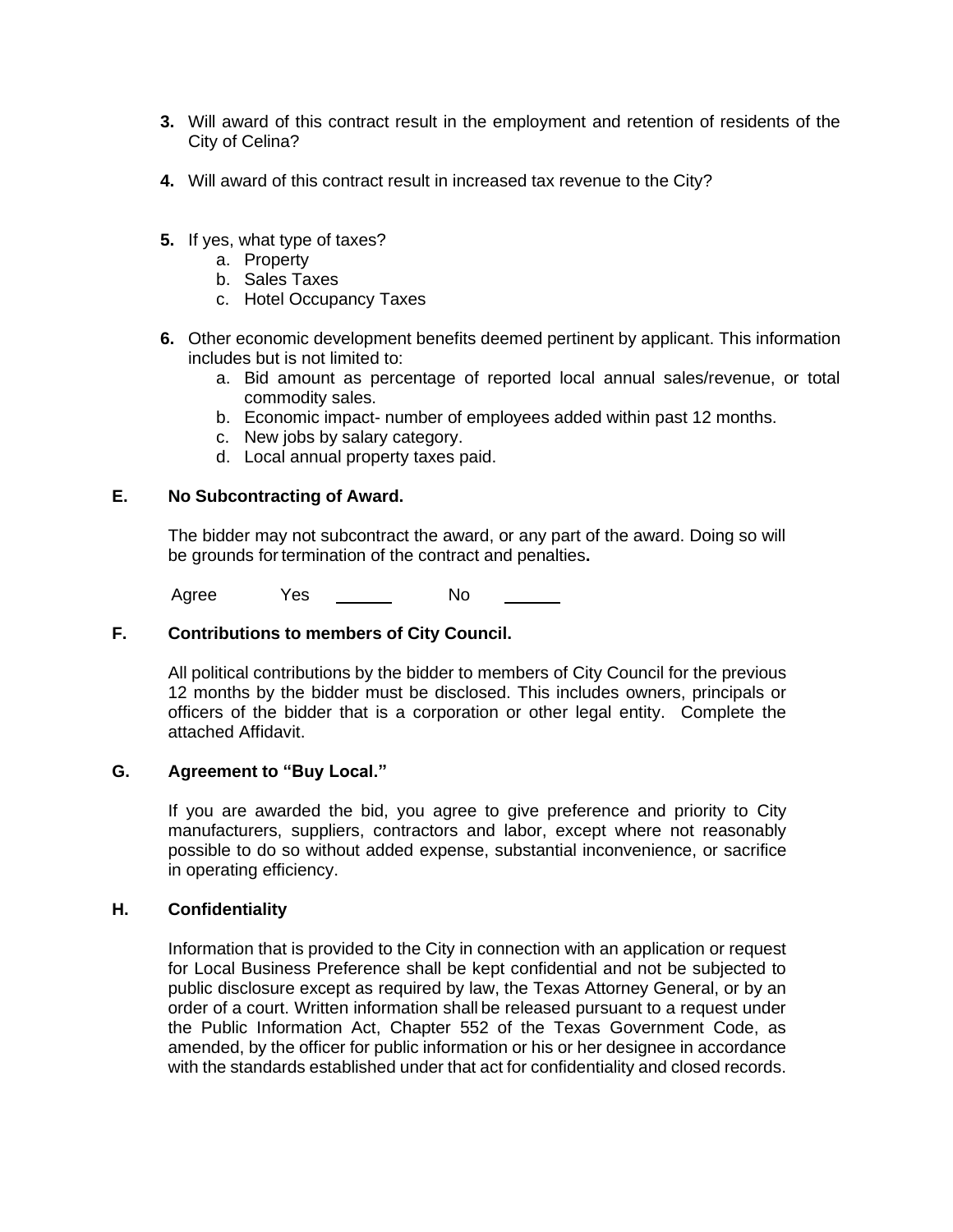The undersigned does hereby affirm that the information supplied in this application are true and correct as of the date below.

Signature Date

Printed Name Title